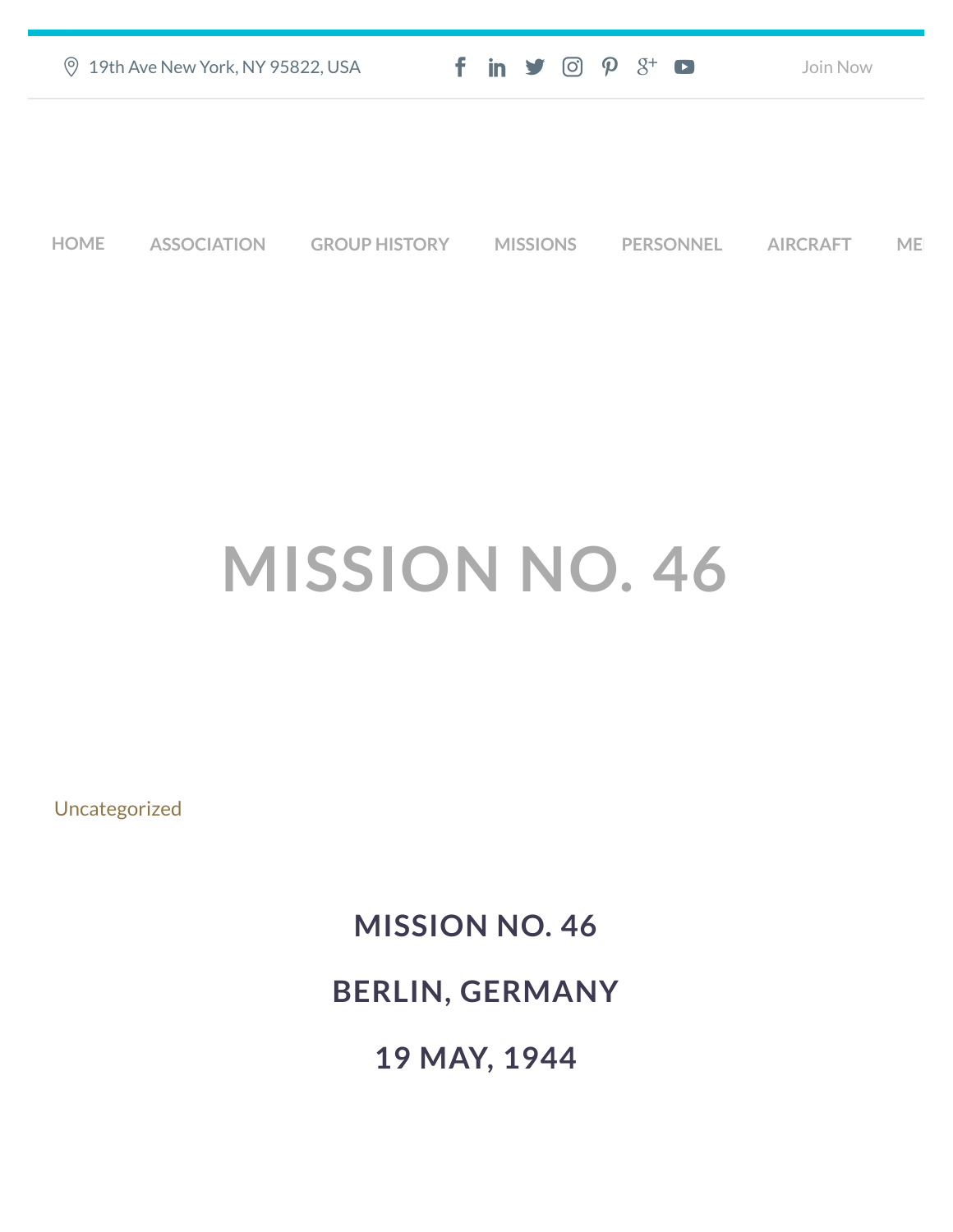

The Group sent thirty-six planes comprising the lead and low boxes of the 94th A Combat Wing to Berlin. Targets were government buildings near the center of the city where other targets had previously been bombed.

Lt. Col. Raymond L. Cobb flew as Air Commander of the lead box in a PFF ship. Major George C. Hozier led the low box with Captain Jerry Godfrey as pilot, and Major Theodore C. Hoffman led the high box with Lt. Malcolm E. Johnson as pilot. En route to the target, Me-109s and FW-190s were observed away from the formation. The 109s and 190s peeled off and attacked the low squadron of the lead Group. As a result of the attack, the plane piloted by Lt. Phillip H. Birong was hit and left the formation with two engines on fire. The craft went into a spiral and all the crewmen, except one, successfully bailed out and became POWs.

There was seven-tenths cloud cover over the target area, so bombing was by PFF. Bombing results were fair. Flak was moderate but accurate, damaging seven planes. Fighter Protection was good except for the interval prior to the bomb run Overall, the Eighth lost twenty-eight aircraft.

The first crew in the Group to do so, Lt. Robert D. Lane, Pilot, completed its tour with this mission, and celebrated by the traditional buzzing of the field and shooting of flares. The Daily Bulletin called the attention of personnel to military discipline, personal appearance, and other elementary things that should have been learned in basic training. Also, a simulated briefing of combat crews was given for the benefit of all ground personnel.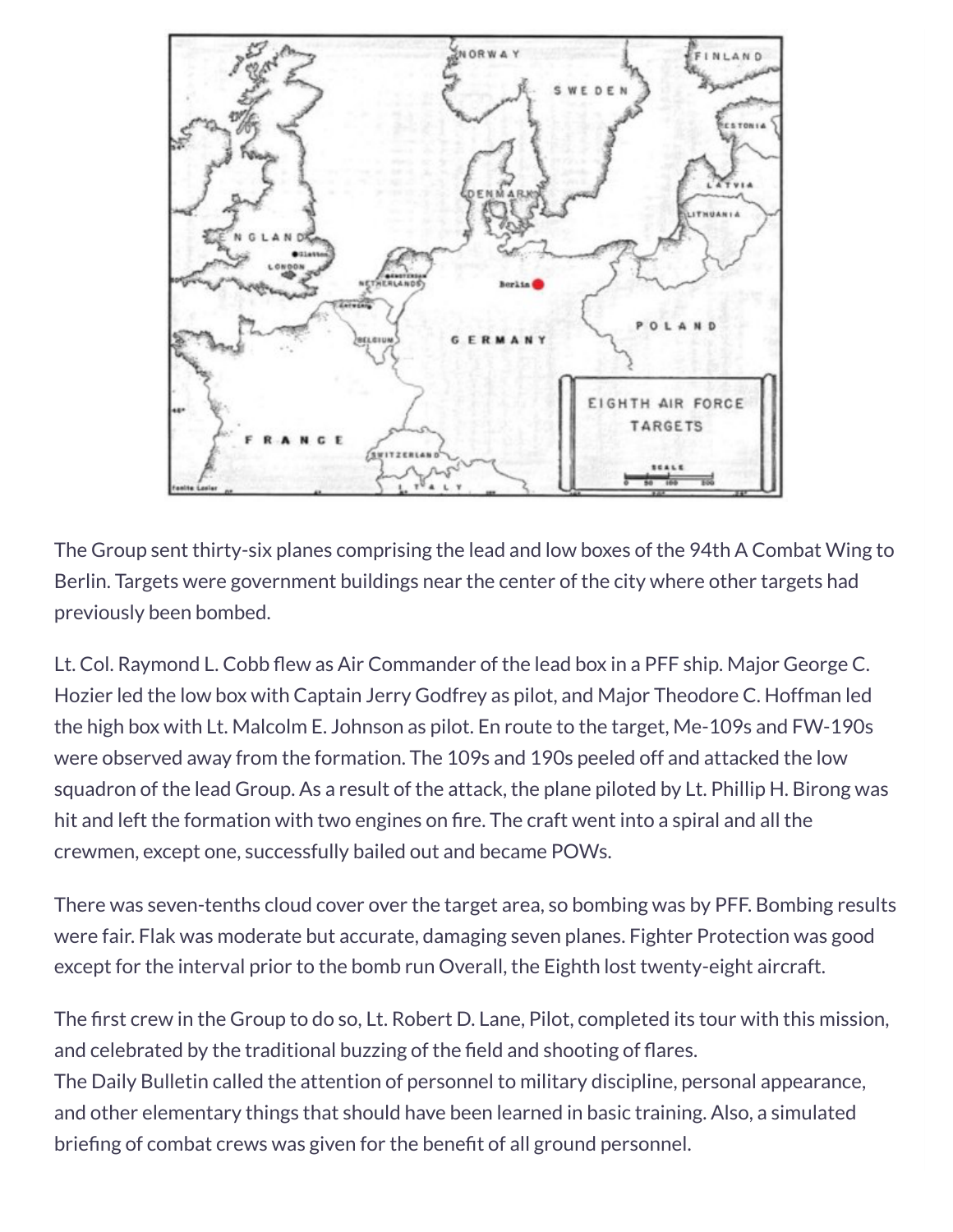#### The crew of Lt Phillip H. Birong was lost on this date.

### Duration of mission 9 hours

Formed over splasher 4 4000ft above briefed altitude. Left English coast 20 minutes late but entered Germany near Denmark on time. At I.P 70 fighters attacked group. After target three planes in wing went down. FLAK at Flensburg.

2nd Lt. John O. Millham, navigator 749th BS:



#### Ship Y – 067

Formed over Splasher 4, 4000 ft above briefed alt. Left English coast twenty minutes late but entered Germany near Denmark on time. At I.P. we met about seventy fighters. Forgot all about them because they looked like P-51 escorts. Before we knew what was happening they 109's were attacking us. Saw twenty millimeter hit plane that went down. After target three planes in wing before us went down burning from FLAK or something. Stohl asked me for heading to Sweden because gas was low. Decided to try to make England. Tail gunner awol Billington took his place. Got some FLAK from Flensburg. After getting a hundred miles out on North Sea we asked for permission to leave formation because of low gas. Later Wing leader complained because we left so fast and seemingly with all the gas in the world. Had fun buzzing water and shooting at waves. Before we left English coast starting out we lost a part of oxygen supply. Two men on crew had to lay down and take life easy so as not to use much oxygen. Ball turret, right waist when we landed gas tanks were punctured and plane laid up for a few days. Flux Gate Compass went out.

|     | May 19th 1944              |                      |                            |                    |                            |                       |                  |  |
|-----|----------------------------|----------------------|----------------------------|--------------------|----------------------------|-----------------------|------------------|--|
|     | 748th Squadron<br>A/C #615 |                      | 749th Squadron<br>A/C #692 |                    | 750th Squadron<br>A/C #535 |                       | 751th<br>$A/C$ # |  |
| р   | Lt                         | Adrian W. Seabock    | Lt                         | Benny M. Flowers   | Lt                         | Joseph O. Paschal     | Lt               |  |
| CD  | Lt                         | Lloyd. E. Icenogle   | Lt                         | Joseph F. Reilly   | Lt                         | Donald S. Hain        | Lt               |  |
| n   | Lt                         | Glen S. Thornton     | Lt                         | Robert D. Newcomb  | Lt                         | Russell L. Scott      | Lt               |  |
| ь   | Lt                         | William G. Smith, Jr | Lt                         | John J. Gides      | Lt                         | Vincent L. Vaccarro   | Lt               |  |
| tt  | Sgt                        | Louis M. Castelucci  | Sgt                        | Andrew H. Bouchard | Sgt                        | Arthur J. Russell, Jr | Sgt              |  |
| ro  | Sgt                        | Leonard C. Comstock  | Sgt                        | William L. Finley  | Sgt                        | Charles R. Miller     | Sgt              |  |
| bt  | Sgt                        | Floyd E. Larson      | Sgt                        | William Zamecnik   | Sgt                        | Edward F. Rugg        | Sgt              |  |
| rwg | Sgt                        | Herbert W. Shaurette | Sgt                        | Reginald W. Buxton | Sgt                        | Harry C. Minor        | Sgt              |  |
| lwg | Sgt                        | Farl W. Holton       | Sgt                        | Virgil G. Maier    | Sgt                        | Sidney W. Brunick     | Sgt              |  |
| tg  | Sgt                        | Francis E. Cornue    | Sgt                        | Victor U. Meador   | Sgt                        | Clifford R. Wilson    | Sgt              |  |
|     | A/C #568                   |                      | A/C #545                   |                    | A/C # 063                  |                       | A/C#             |  |
| р   | Lt                         | Clyde R. Weid        | Lt                         | James V. Elduff    | Lt                         | Winfred L. Pugh       | Lt               |  |
| CD  | Lt                         | Edward L. Cavanaugh  | Lt                         | William E. Dee     | Lt                         | Arthur H. Richards    | Lt               |  |
| n   | Lt                         | Solon J. Boydston    | Lt                         | Lawrence Oberstein | Lt                         | Julius H. Drummond    | Lt               |  |
| ь   | Lt                         | George A. Sipp       | Lt                         | Ras M. Clausen     | Lt                         | Clifford E. Page      | Lt               |  |
| tt  | Sgt                        | James R. Powell      | Sgt                        | Norbert A Meeuwsen | Sgt                        | James E. Woodgate     | Sgt              |  |
| ro  | Sgt                        | Earl Pledger         | Sgt                        | Andrew G. Voytko   | Sgt                        | Edward M. Szumierz    | Sgt              |  |
|     |                            |                      |                            |                    |                            |                       |                  |  |